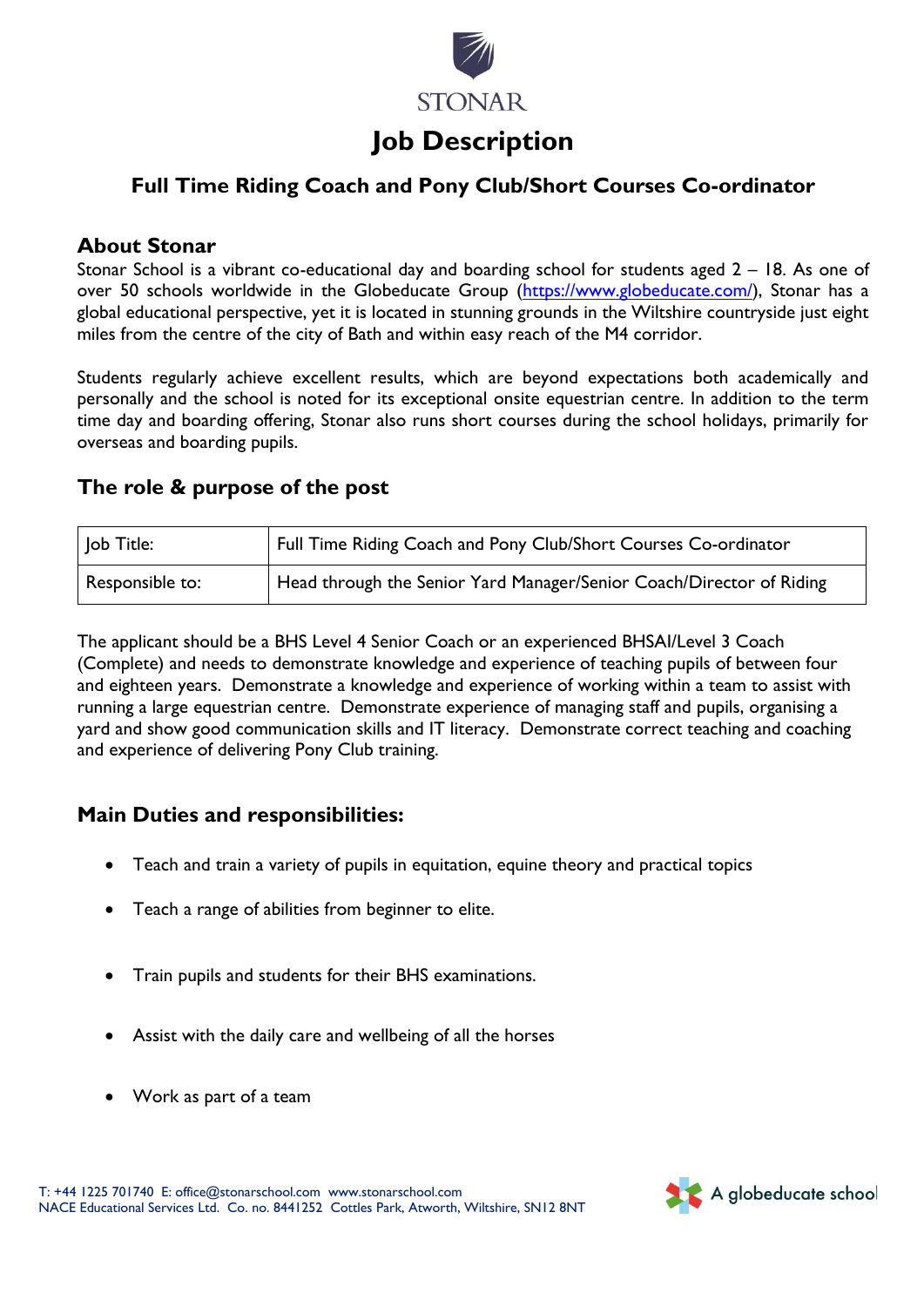- Guide the staff and pupils to achieve high standards in all aspects of their work
- Maintain standards as required by the Director, in all aspects of appearance, teaching quality and all aspects of yard management
- Cover for other members of staff when necessary
- Weekend work will also be necessary, on site or accompanying pupils to competitions
- Be responsible for the planning and co-ordination of the Centre's Pony Club activities for both Prep and Senior School, including training pupils progressively through badges and awards
- Be responsible for assisting with the organisation and delivery of Stonar's Residential Riding Camps, liaising with the Director of Short Courses in managing bookings and planning timetables and staffing

### **Detailed Responsibilities (in liaison with other staff and Coaches**

- Demonstrate professionalism in all your teaching, combining the learning with both fun and safety
- Plan lessons in accordance with schemes of work which are enjoyable and safe.
- Ensure that safe practice is followed and health and safety standards are met at all times, necessary reports are completed in the event of an accident and reported to the School Nurse and/or Domestic Bursar.
- Continually update and improve teaching techniques.
- Carry out regular hat checks and inspections
- Keep daily registers up to date, and write up reports when required.
- Attend Parents' Evenings and other School events as deemed necessary by the Head.
- Schooling any horses that need extra training.
- Assist in the development of all equine curriculums at Stonar School.
- Assist with yard work and cover other riding staff (mucking out, sweeping, bringing in/turning out, etc) in the event of an emergency or staff illness or absence.
- Assist with the tacking up and preparation of pupils and ponies before lessons. Assist with untacking and necessary care of ponies after lessons.
- Keep daily registers up to date, and write up reports when required